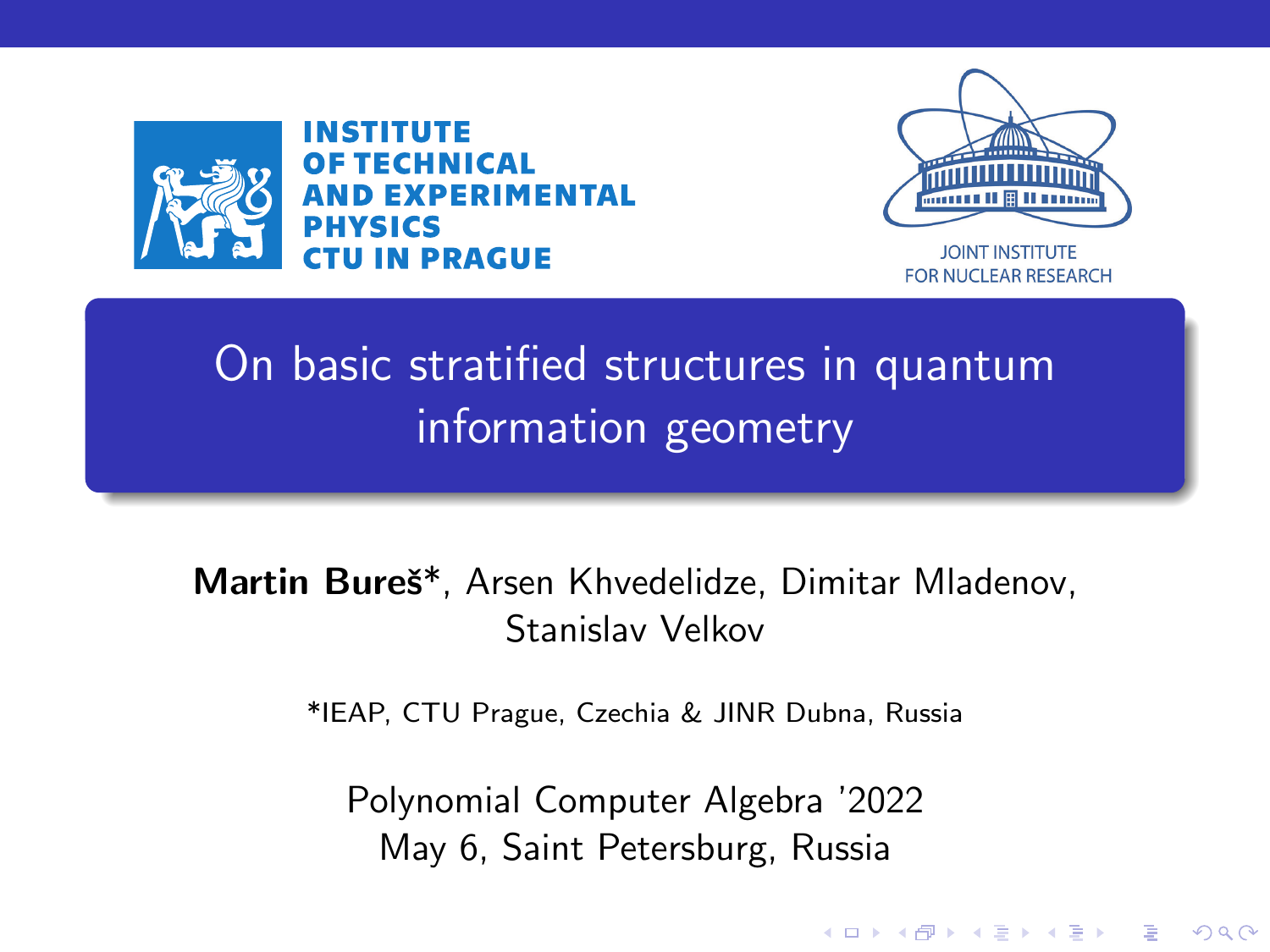<span id="page-1-0"></span>Modern applications of quantum mechanics renewed interest in the properties of the set of density matrices of finite size. The state space  $\mathfrak{P}_N$  of an N-level quantum system consists of  $N \times N$  Hermitean, normalized semi-positive matrices,

$$
\mathfrak{P}_N=\{\, X\in M_N(\mathbb{C})\,|\, X=X^\dagger\,,\,\, X\geq 0\,,\,\,\text{Tr}\,X=1\,\}\,.
$$

The studies of the state space  $\mathfrak{P}_N$  include various points of view, among them

- study of  $\mathfrak{P}_N$  within convex geometry;
- study of topological properties of  $\mathfrak{P}_N$ ;
- study of differential-geometrical structures on  $\mathfrak{P}_N$ .

We present the underlying stratified structure of  $\mathfrak{P}_N$  (cf.  $^1$ ). The goal of research - to calculate the general metric on the whole stratified space.

 ${}^{1}$ F. D'Andrea and D. Franco, On the pseudo-manifold of quantum states, Differential Geometry and its Applications 78, 101800. ([202](#page-2-0)[1](#page-0-0)[\).](#page-1-0) A SAME AS A SURVEY OR A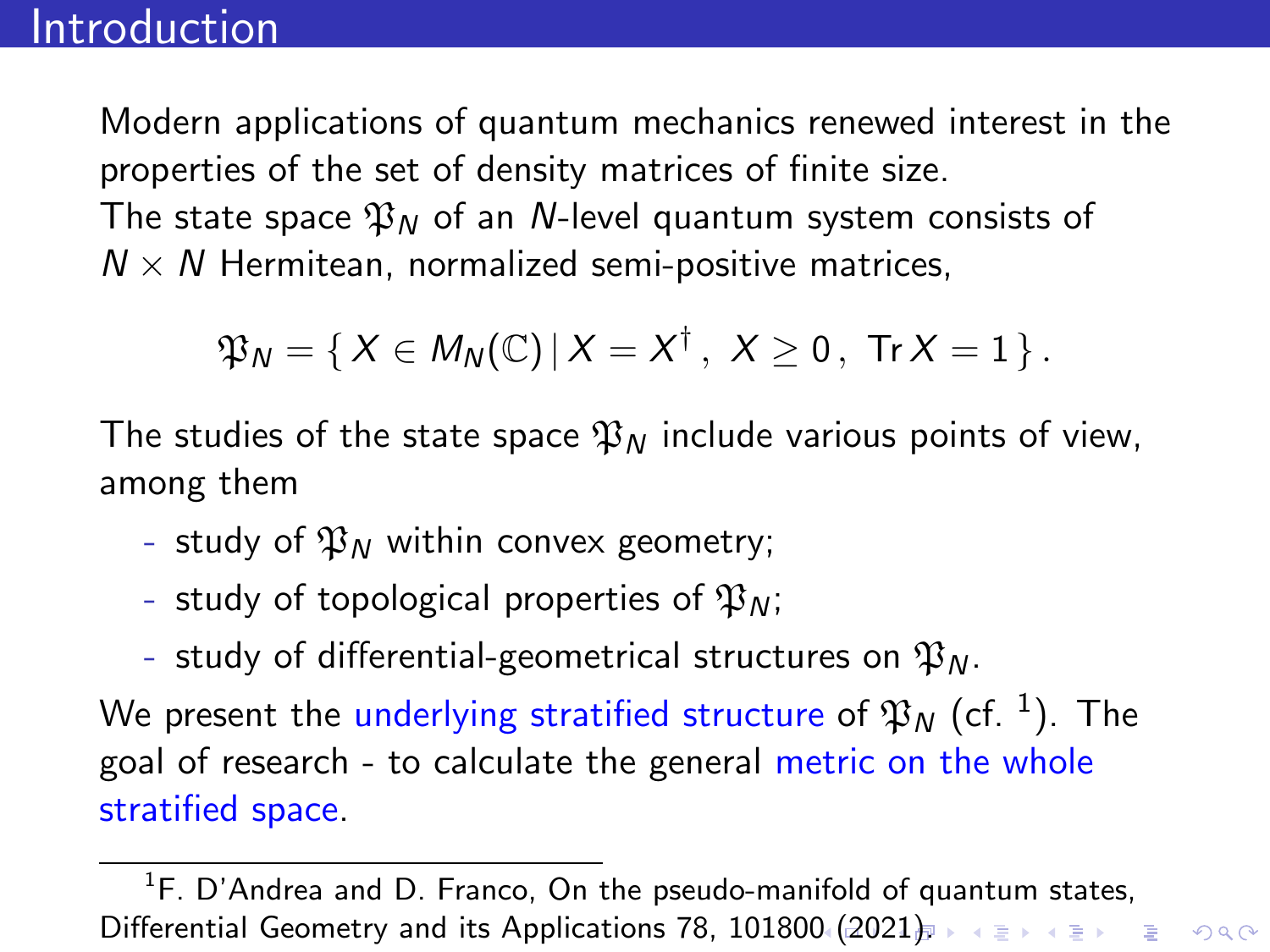# <span id="page-2-0"></span>Stratified structure of the state space

- Classical mechanics can be formulated in terms of time evolution of physical systems living in a manifold and of functions defined on such a manifold
- An algebraic formulation that works both in classical and quantum mechanics consists in studying the time evolution of states of a C\*-algebra (whose self-adjoint elements we may interpret as the observables of our system) space of classical mechanics
- An interesting question is to investigate whether the state space  $S(A)$  of a  $C^*$ -algebra A admits a differentiable structure, in some generalized sense.

4 0 > 4 4 + 4 = + 4 = + = + + 0 4 0 +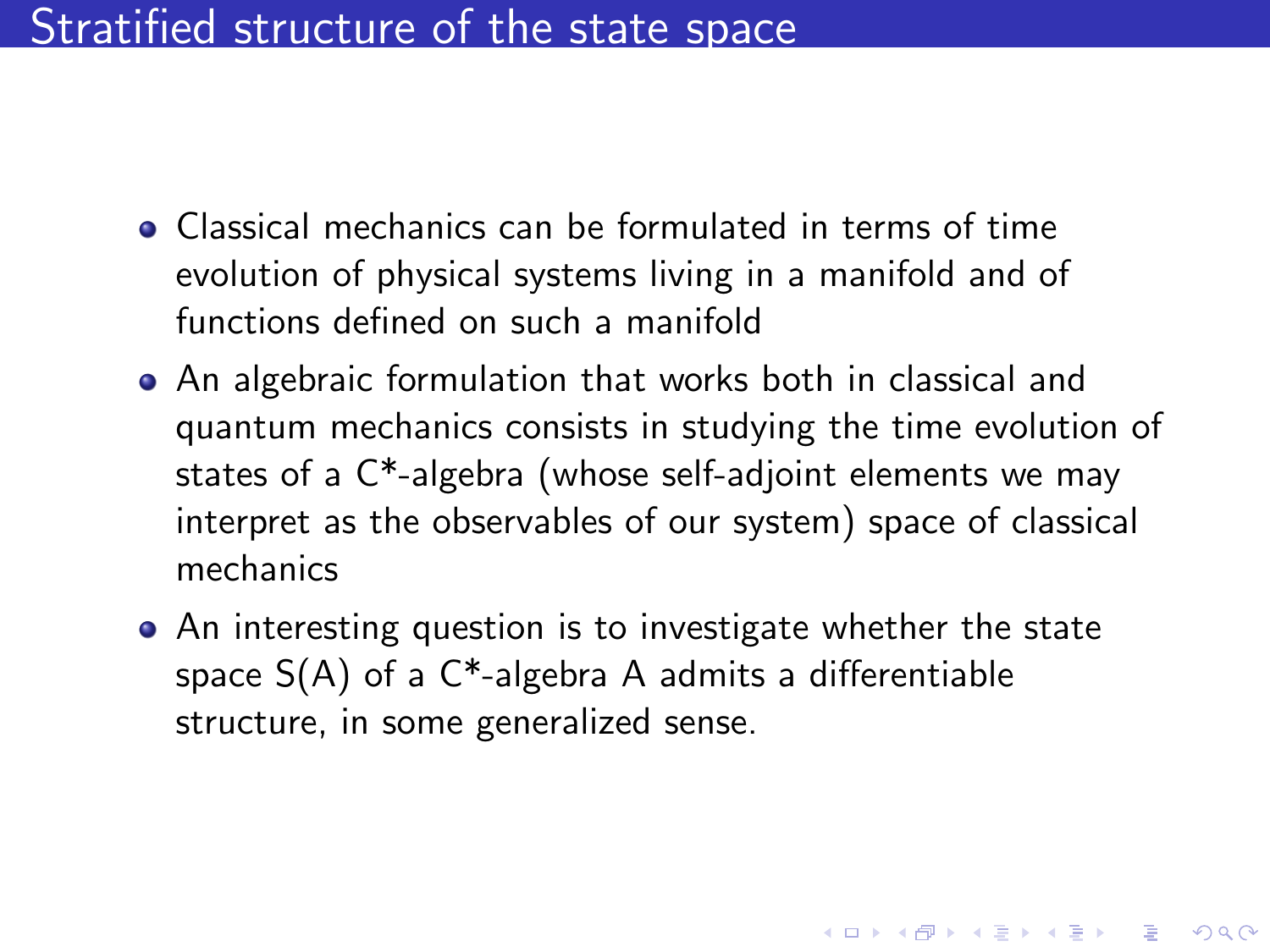# <span id="page-3-0"></span>Stratified structure of the state space

- The aim of paper $^2$  is to show that the state space of an arbitrary finite-dimensional C\*-algebra is indeed a "good" singular space: it is a stratified space in the sense of Whitney whose structure can be described rather explicitly
- Whitney stratified spaces are a class of singular spaces that are as close as possible to smooth manifolds.
- When working with such spaces, many issues can be addressed by working them out separately on each stratum, reducing many problems to questions about smooth manifolds
- The notion of stratified space is supposed to be a notion of topological space that is not necessarily a manifold, but which is filtered into "strata" that are.

 ${}^{2}$ F. D'Andrea and D. Franco, On the pseudo-manifold of quantum states, Differential Geometry and its Applications 78, 101800. ([202](#page-4-0)[1](#page-2-0)[\).](#page-3-0) A SAME AS A SURVEY OR A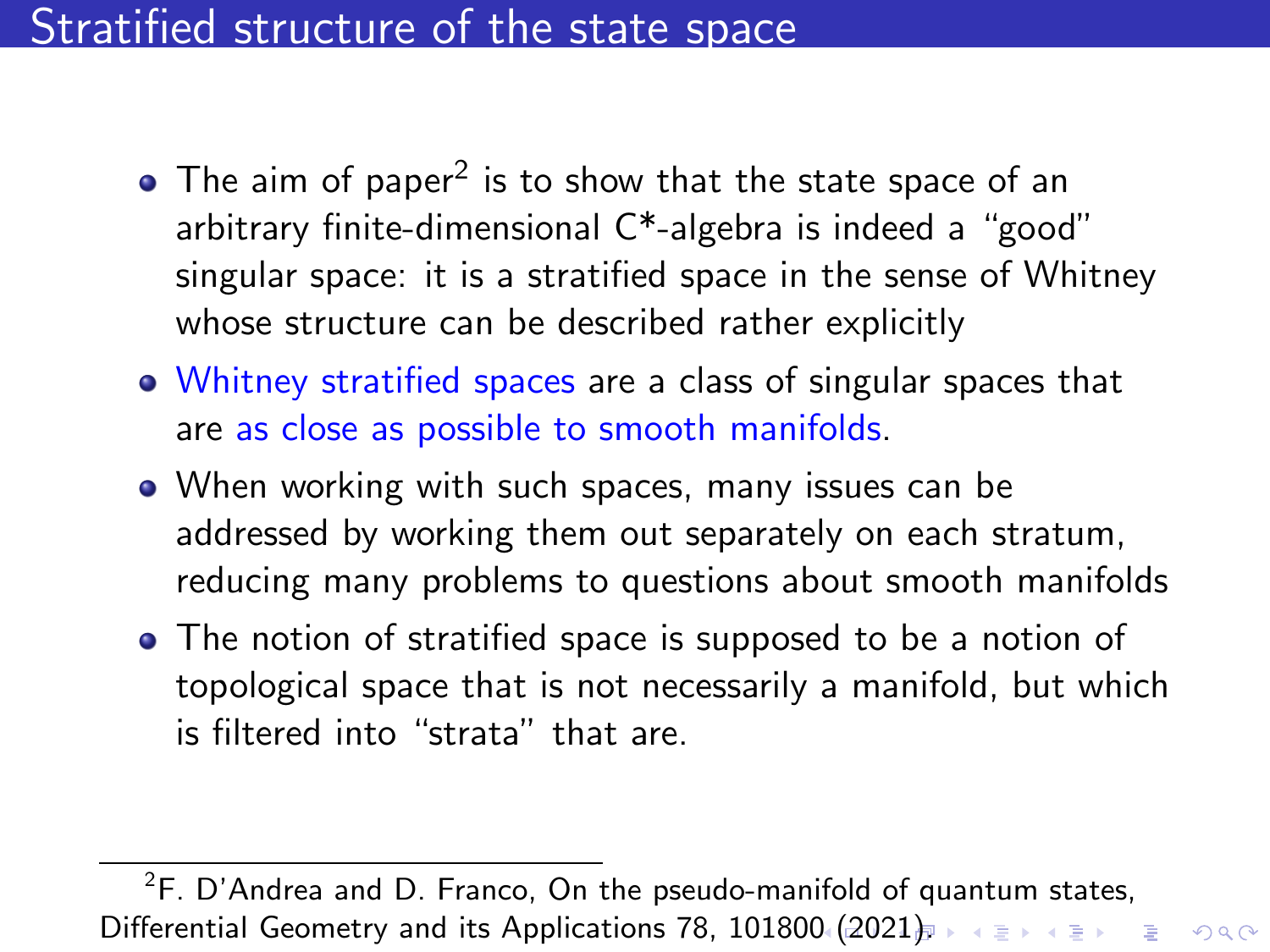#### <span id="page-4-0"></span>Definition

Let I be a set. An I-decomposition of a topological space  $X$  is a locally finite collection of disjoint locally closed subsets  $S_i \subset X$ , one for each  $i \in I$ , such that

$$
(1) X = \bigcup_{i \in I} S_i,
$$

(2) 
$$
S_i \cap \overline{S_j} \neq \emptyset
$$
 implies  $S_i \subset \overline{S_j}$ .

The sets  $\{S_i\}$  are called *pieces* of the decomposition, and a topological space  $X$  equipped with an *I*-decomposition will be called an I-decomposed space.

**KORKARYKERKER POLO**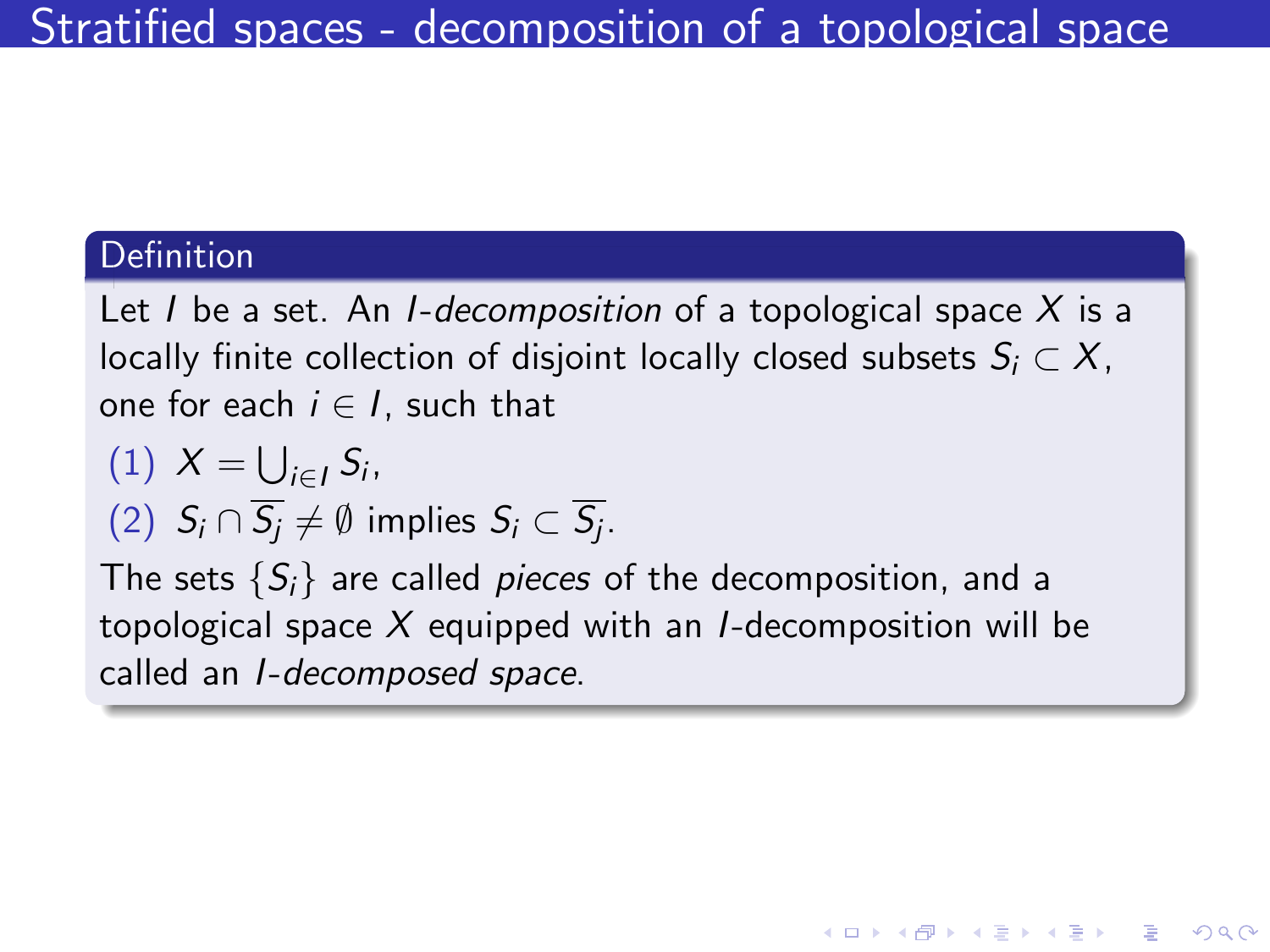Stratified spaces - decomposition of a topological space

- "locally finite" every point has a neighborhood which intersects only finitely many pieces
- $\bullet$  a set  $S \subset X$  is "locally closed" if it is the intersection of an open and a closed subset of  $X$ .
- Condition (2) is the so-called frontier condition, saying that if a piece  $S_i$  intersects the closure of  $S_j$ , it must lie in the frontier  $\overline{S_j}\diagdown S_j$  .
- An example is the decomposition of  $M_n(C)$  into subsets of matrices of fixed rank. It follows that any subset of  $M_n(C)$  is a decomposed space, in particular the set of density matrices of a finite-dimensional  $C^*$ -algebra is a decomposed space. In this example, I is totally ordered and the least element, the unique closed piece of the decomposition, is given by rank 1 density matrices, i.e. pure states.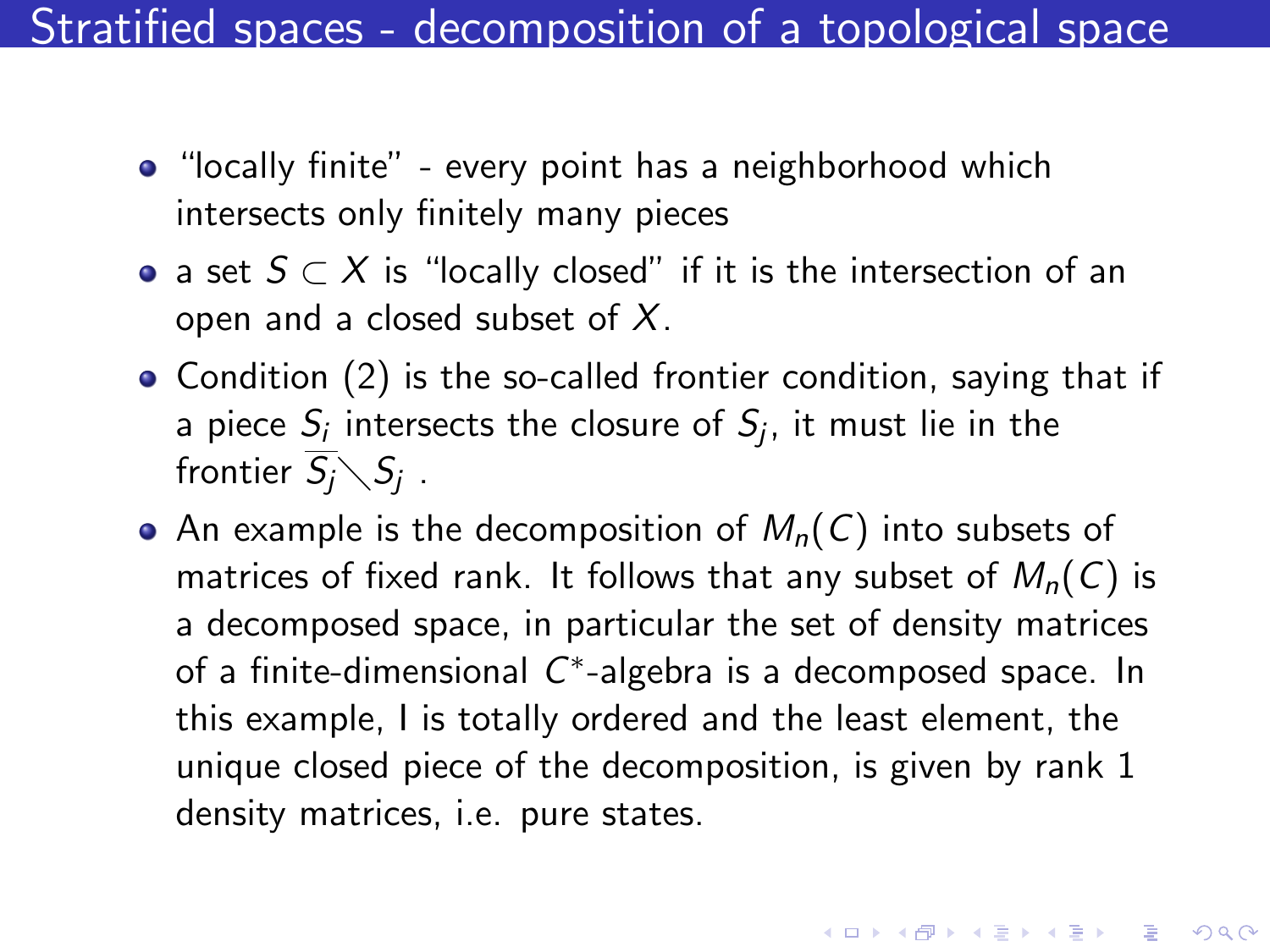#### <span id="page-6-0"></span>Definition

Let X be a closed subset of a smooth manifold  $M$ . An I-decomposition of  $X$  is called a *Whitney stratification* provided each  $S_i$  is a smooth embedded submanifold of  $M$  and, for all  $i\leq j,$ Whitney's condition (B) is satisfied:

(B) suppose  $(x_k)$  is a sequence of points of  $S_i$  and  $(y_k)$  a sequence of points of  $S_i$ , both converging to some  $y\in S_i$ , and let  $\ell_k$  be the line through  $x_k$  and  $y_k$  in some local chart on M. If  $(\ell_k)$ converges to some limiting line  $\ell$  and the tangent spaces  $T_{x_k}S_j$  converge to some limiting space  $\tau$  in the Grassmann bundle of TM, then  $\ell \subset \tau$ .

We will say that  $X$  is a (Whitney) stratified space, and call the sets  $\{S_i\}$  strata of the stratification.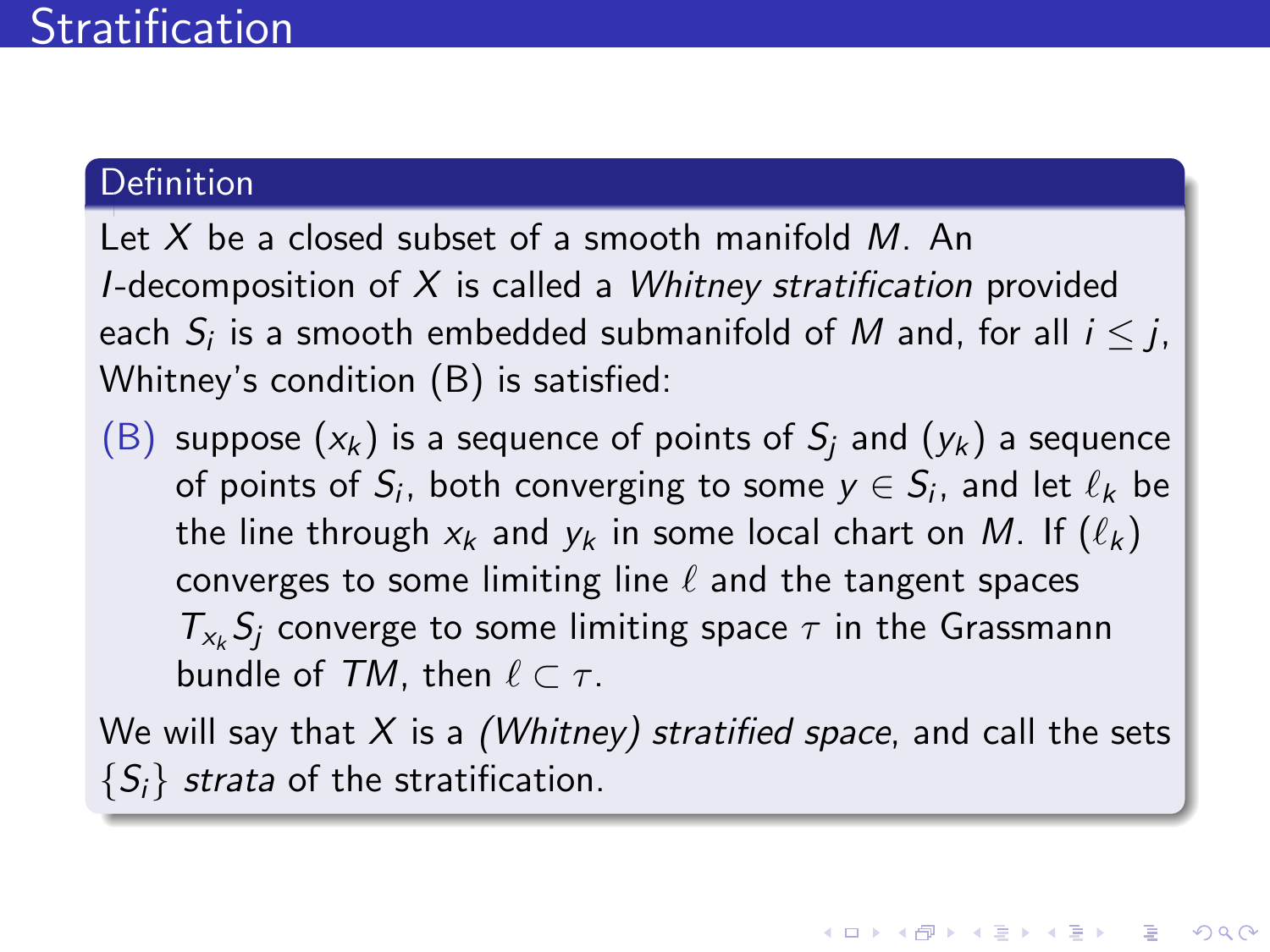# Stratified spaces - decomposition of a topological space

There are three admissible partitions of  $\mathfrak{P}_N$ 

- $\bullet$  by the adjoint  $SU(N)$  orbits
- by the corresponding orbit types
- by the subsets of density matrices with fixed ranks

Only the last decomposition determines the Whitney stratification. Based on this observation, we establish the connection to our recent paper <sup>3</sup>, devoted to the study of the Bures-Fisher metric for rank deficient states, which are non-maximal dimensional strata of the Whitney stratification.

- to derive the Bures metric on each strata  $\mathfrak{P}_{N,k}$ .
- In detail: the Bures metric for qubit  $(N = 2)$  and qutrit  $(N = 3)$  in different strata.

<sup>3</sup>M. Bures, A. Khvedelidze and D. Mladenov, Solving the Uhlmann Equation for the Bures-Fisher Metric on the Subset of Rank-Deficient Qudit States, 9th International Conference on Distributed Computing and Grid Technologies in Science and Education, 358-362 (20[21\)](#page-6-0) **December 2021**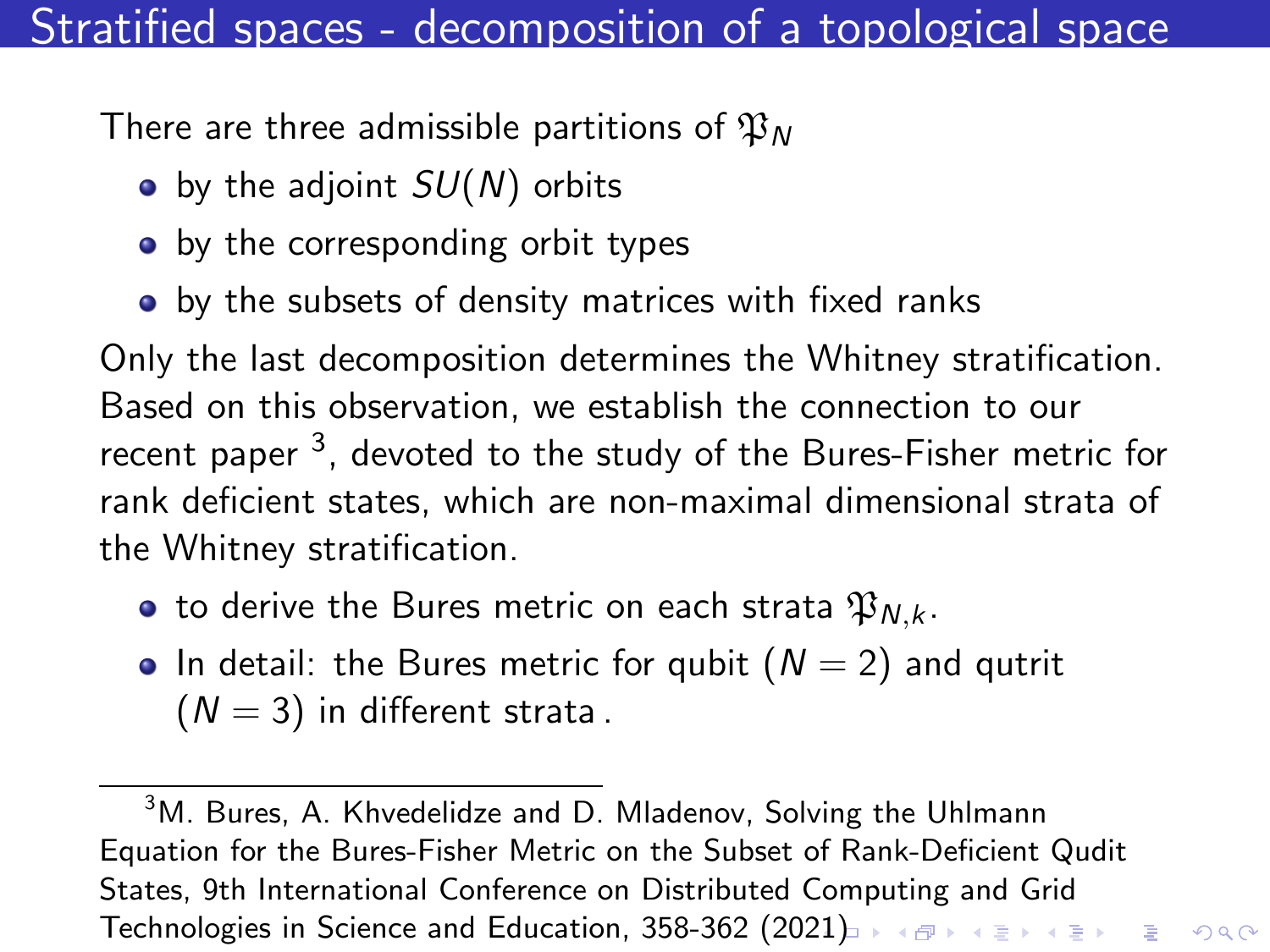### Geometry of quantum state space

The geometry of the set of density matrices depends on the metric used.

The simplest possible choices exhibit some drawbacks:

• the trace metric, defined by the trace distance

$$
D_{\text{Tr}}(\rho,\sigma)=||\rho-\sigma||_1:=\text{Tr}|\rho-\sigma|=\text{Tr}\sqrt{(\rho-\sigma)^2},
$$

#### is monotone, but not Riemannian, while

**• the Hilbert–Schmidt metric, induced by the Hilbert–Schmidt** scalar product,  $\langle A | B \rangle = {\rm Tr} A^\dagger B$  and related to the H–S distance,

$$
D_{\rm HS}(\rho,\sigma)=||\rho-\sigma||_2:=\sqrt{\text{Tr}[(\rho-\sigma)^2]},
$$

4 0 > 4 4 + 4 = + 4 = + = + + 0 4 0 +

#### is Riemannian but not monotone.

Other possible metrics and distances in the space of mixed quantum states?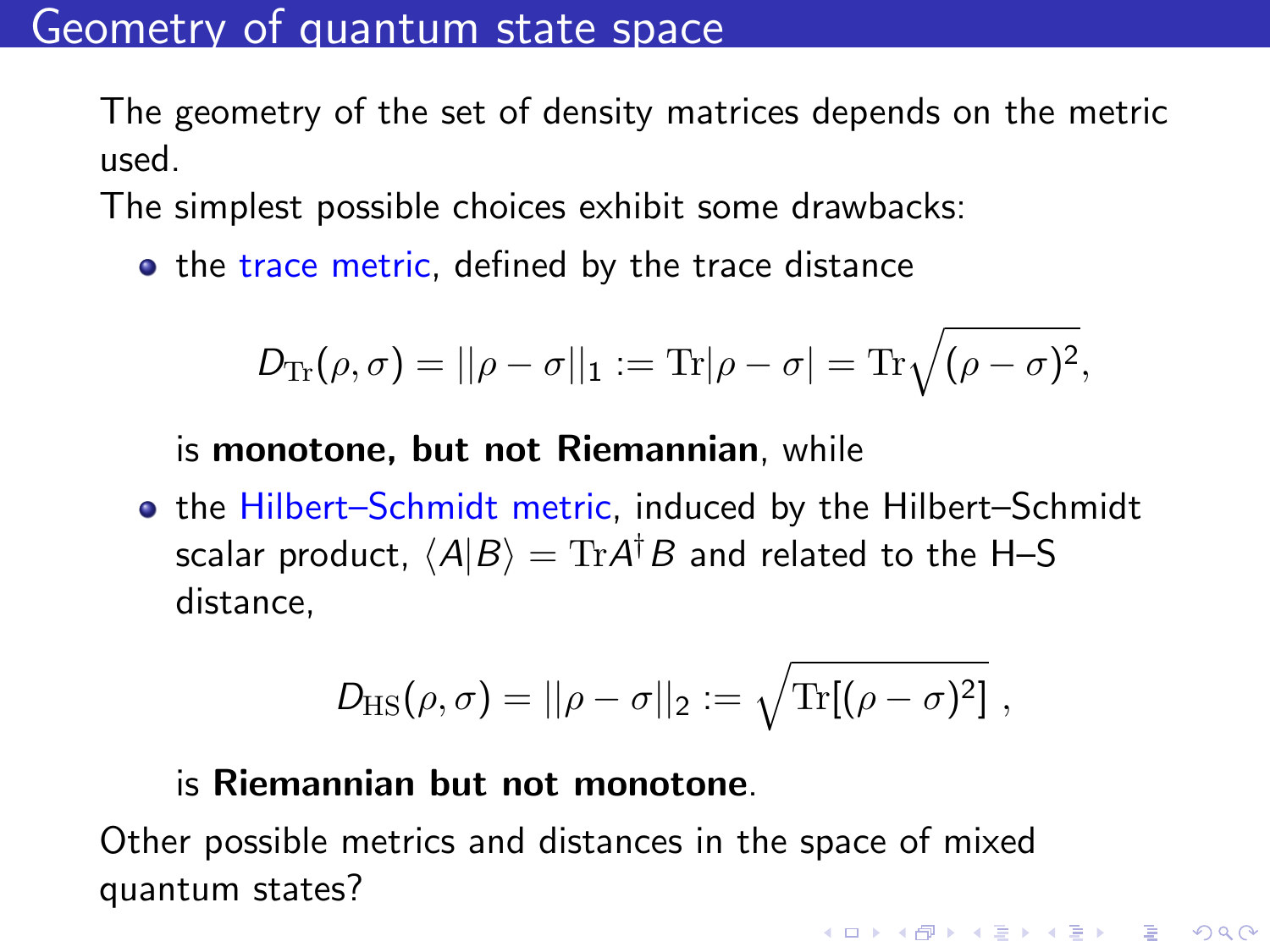- An issue of establishing of Riemannian structures on the quantum counterparts of space of probability measures became a subject of recent investigations.
- Determination of quantum analogues of a well-known, natural Riemannian metric, the so-called Fisher metric.
- **•** Explicit formulae for the Bures metric are known for special cases: e.g. Dittmann has derived several explicit formulae on the manifold of finite-dimensional nonsingular density matrices.
- But: owing to the nontrivial differential geometry of the state space  $\mathfrak{P}_N$ , studies of its Riemannian structures require a refined analysis for the non maximal rank density matrices.

4 0 > 4 4 + 4 = + 4 = + = + + 0 4 0 +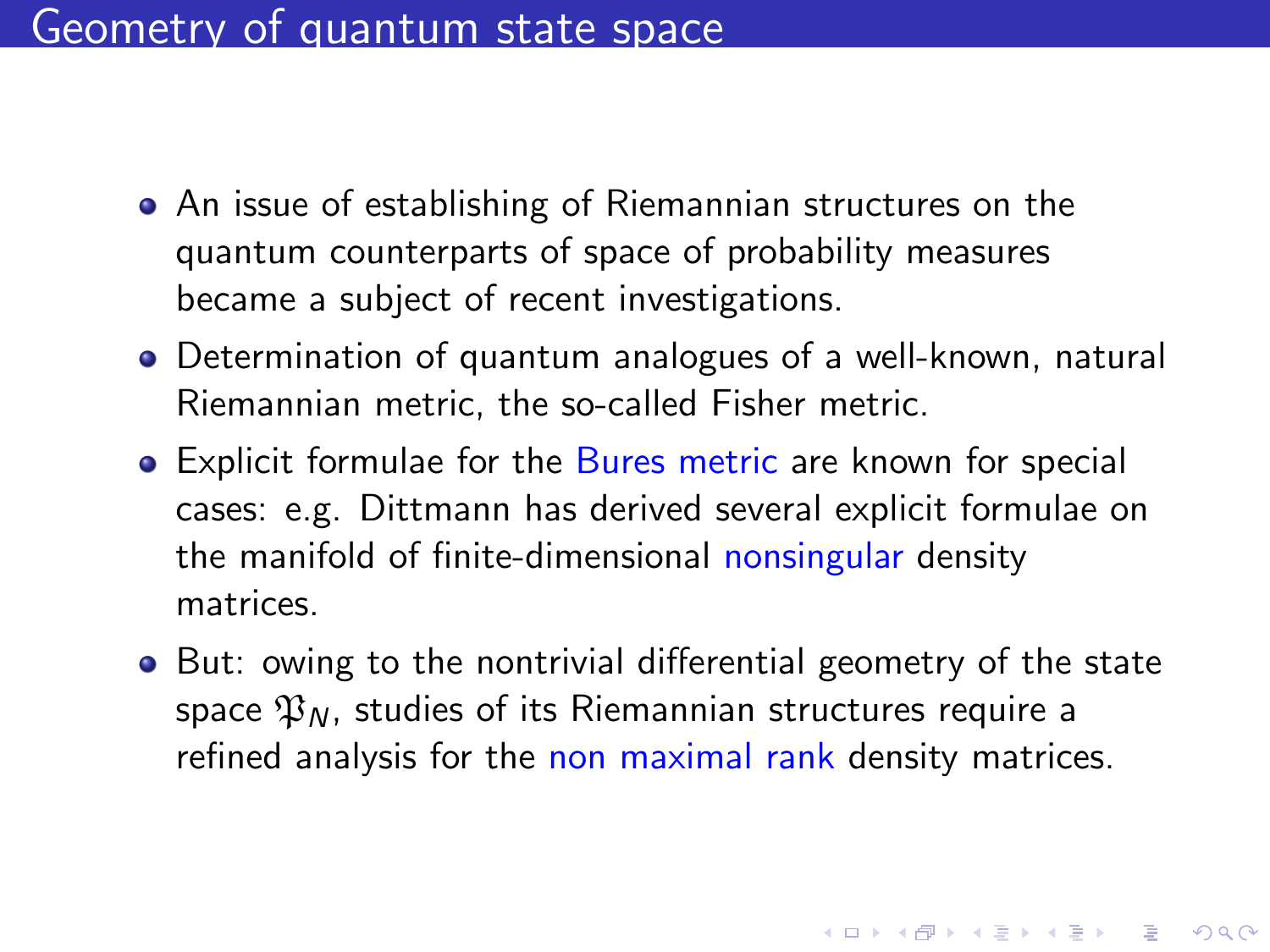- Let  $\mathfrak{P}_{N,k} \subset M_N(\mathbb{C})$  be a manifold which consists of normalized  $N \times N$  density matrices of rank k.
- According to Dittmann (1995), every  $\mathfrak{P}_{N,k}$  admits the Bures metric  $g_B$  and hence one can consider subspace of fixed rank as the Riemannian manifold  $(\mathfrak{P}_{N,k}, g_B)$ .
- The union  $\mathfrak{D}_N := \bigcup_{k=1}^N \mathfrak{P}_{N,k}$  is not a manifold, but a convex subset of affine space of all normalized Hermitian matrices.

**KORKAR KERKER SAGA**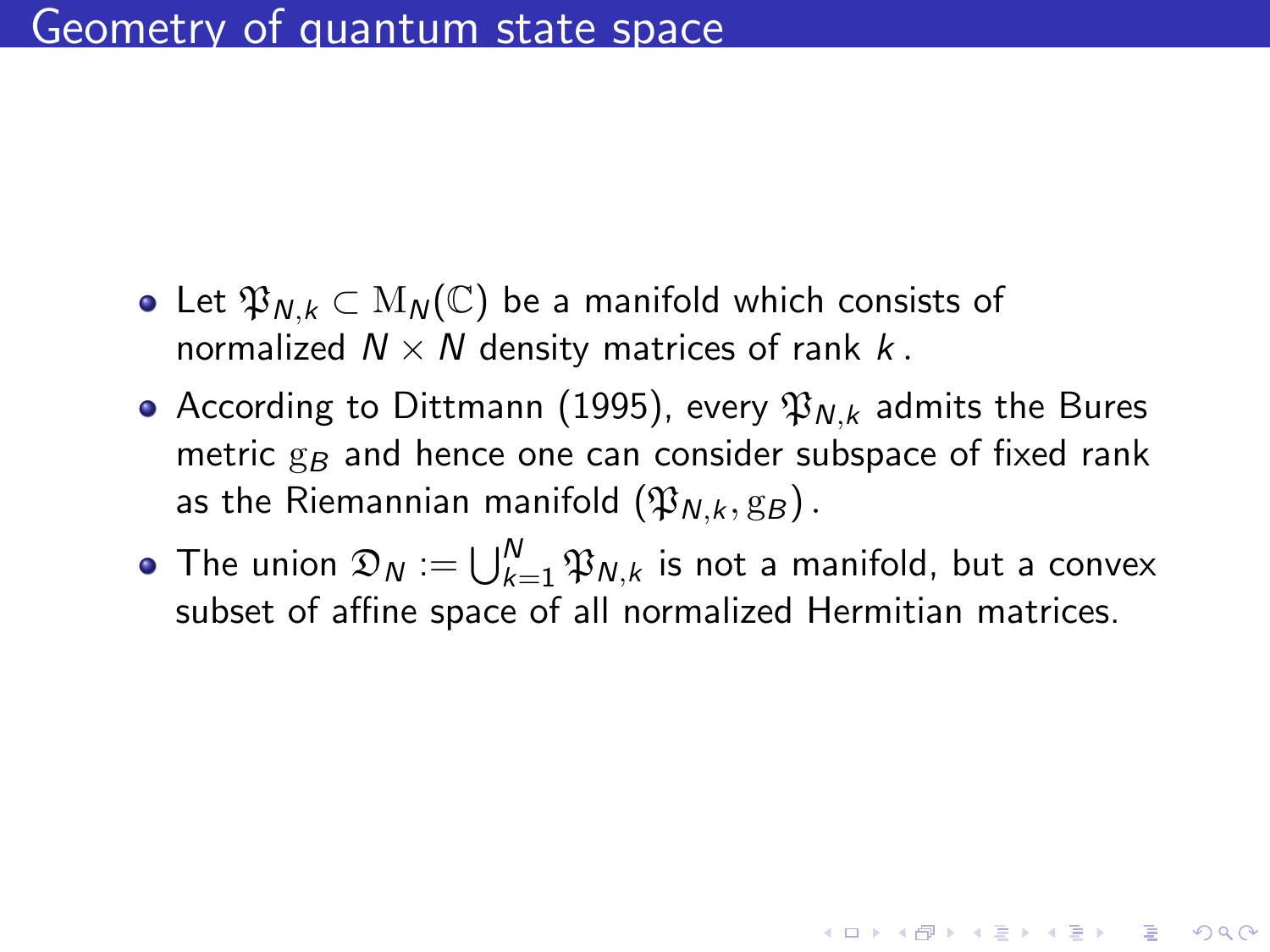# Fidelity and Bures distance

- We will analyse the metric on  $\mathfrak{P}_N$ , originated from the distance function  $d(\rho_1, \rho_2)$  between density matrices  $\rho_1, \rho_2 \in \mathfrak{P}_N$ , which is known under different names:
	- Fisher (in statistics)
	- Bures (classical and quantum information theory)
	- Wasserstein metric (optimal transport)

$$
d(\varrho_1,\varrho_2):=\sqrt{\text{Tr}\,\varrho_1+\text{Tr}\,\varrho_2-2\sqrt{F(\rho_1,\rho_2)}},
$$

where the fidelity is defined as

$$
F(\rho_1, \rho_2) = \left[ \text{Tr} \sqrt{\sqrt{\rho_A} \rho_B \sqrt{\rho_A}} \right]^2.
$$

- This distance function corresponds to the Bures metric which belongs to the special class of the so-called monotone Riemannian metrics.
- It is minimal among all monotone metrics and its extension to pure states is exactly the Fubini–Study metric.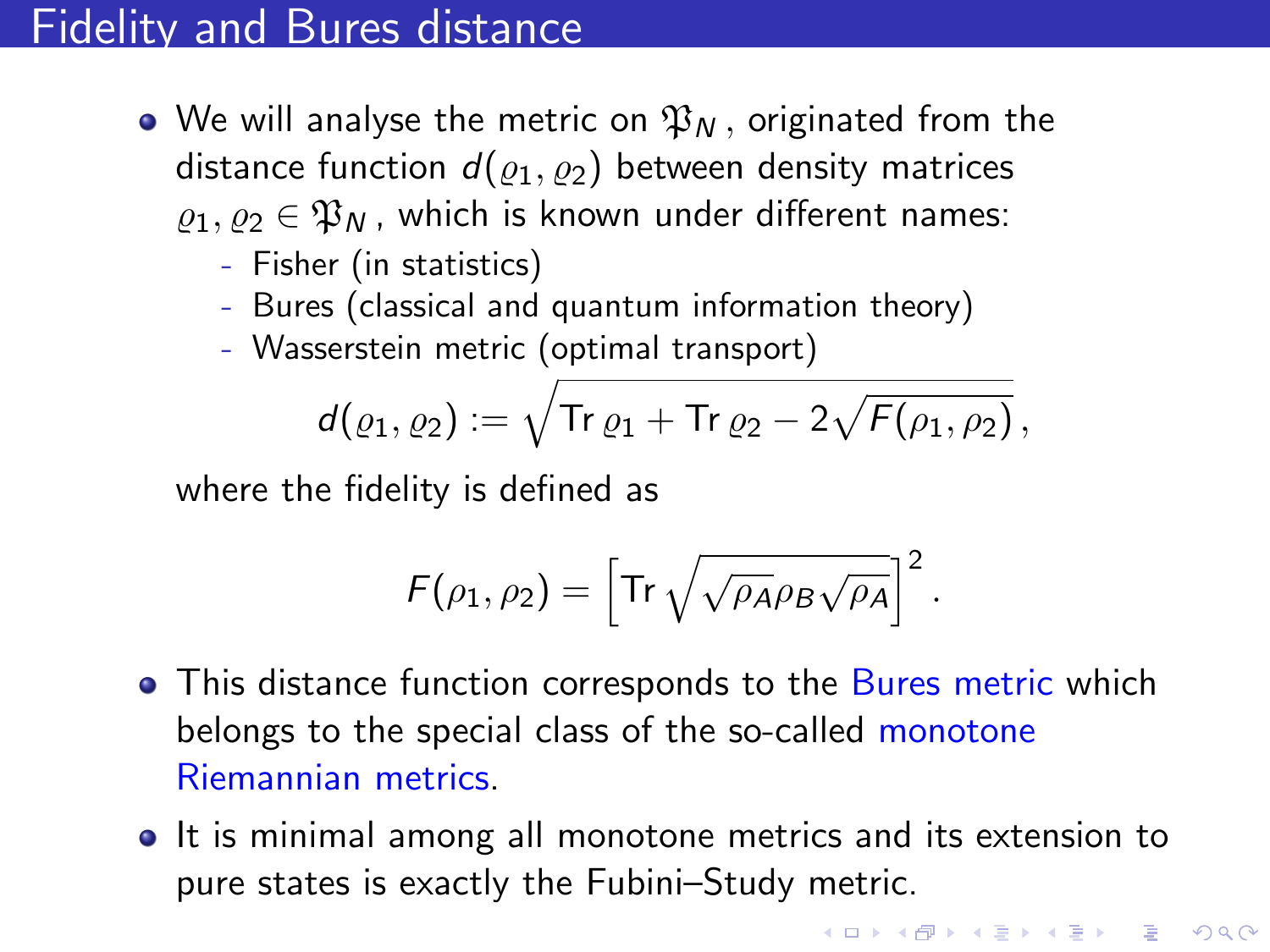- A mixed quantum state can be either understood as a statistical mixture of pure quantum states, or as being part of a higher-dimensional, pure state  $-$  a *purification* of the mixed state.
- For every mixed state  $\rho_A \in \mathcal{H}_A$ , it is possible to find a pure state  $|\psi\rangle$  in a larger system  $\mathcal{H}_{A}\otimes\mathcal{H}_{B}$  such that when we trace out the purification system  $\mathcal{H}_B$ , we recover the original state:  $\rho_A = \text{Tr}_B |\psi\rangle \langle \psi|$ .

**KORKAR KERKER SAGA**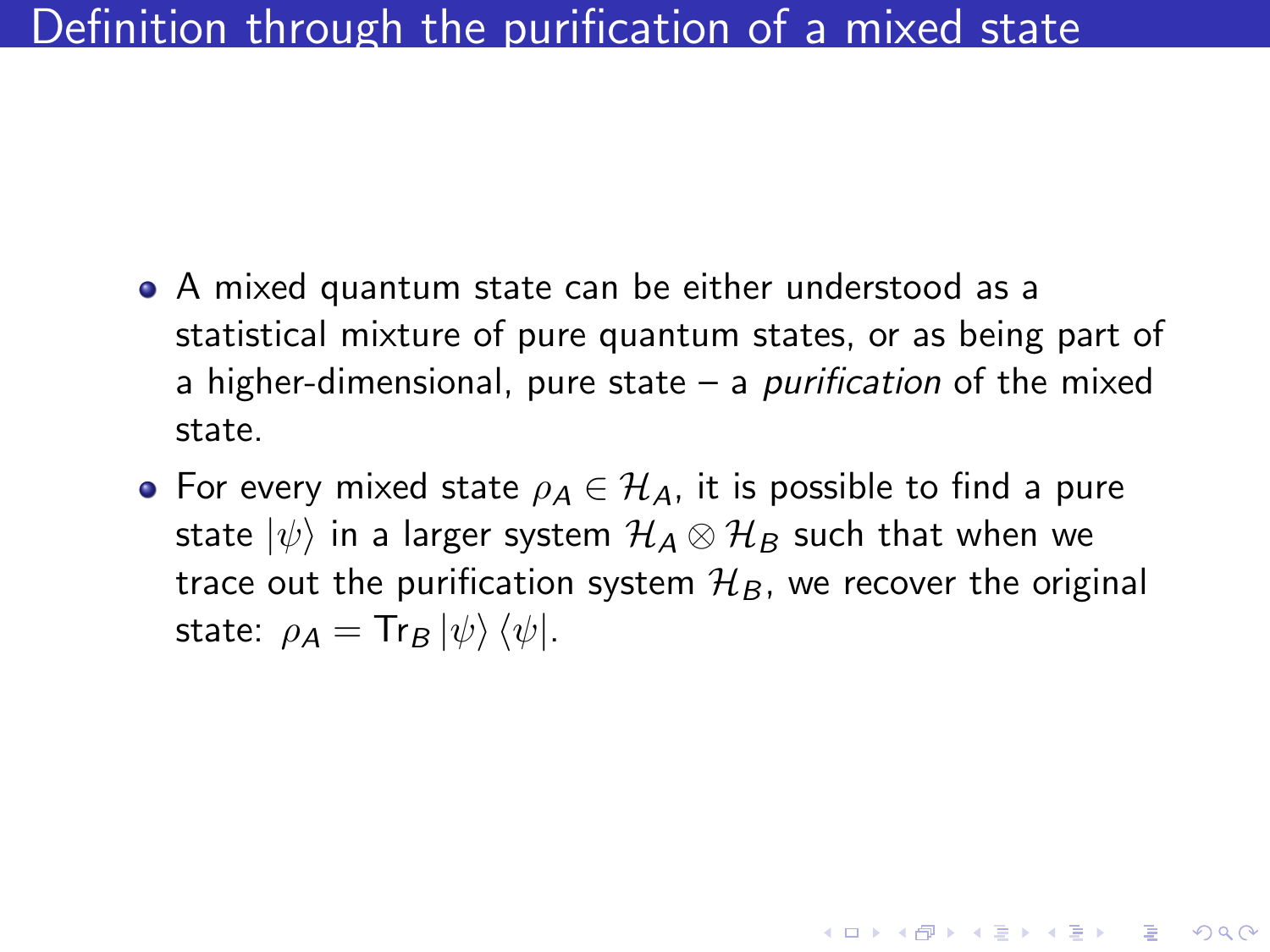### <span id="page-13-0"></span>Fidelity and Bures distance through purification

• Fidelity • The fidelity between the density operators  $\rho_1$  and  $\rho_2$ is definite by the maximum over all possible purifications  $\psi_{\varrho_1}$  and  $\psi_{\varrho_1}$  of states

$$
F(\varrho_1, \varrho_2) = \max_{\text{over purification}} |\langle \psi_{\varrho_1} | \psi_{\varrho_2} \rangle|
$$

• Bures metric • Bures distance is defined as

$$
d(\varrho_1, \varrho_2) = \min_{\text{over purification}} ||\psi_{\varrho_1} - \psi_{\varrho_2}||,
$$

where the minimum is again taken over all possible purifications  $|\psi_{\varrho_1}\rangle$  and -  $|\psi_{\varrho_2}\rangle$ , of the states  $\varrho_1$  and  $\varrho_2$ .

KELK KØLK VELKEN EL 1990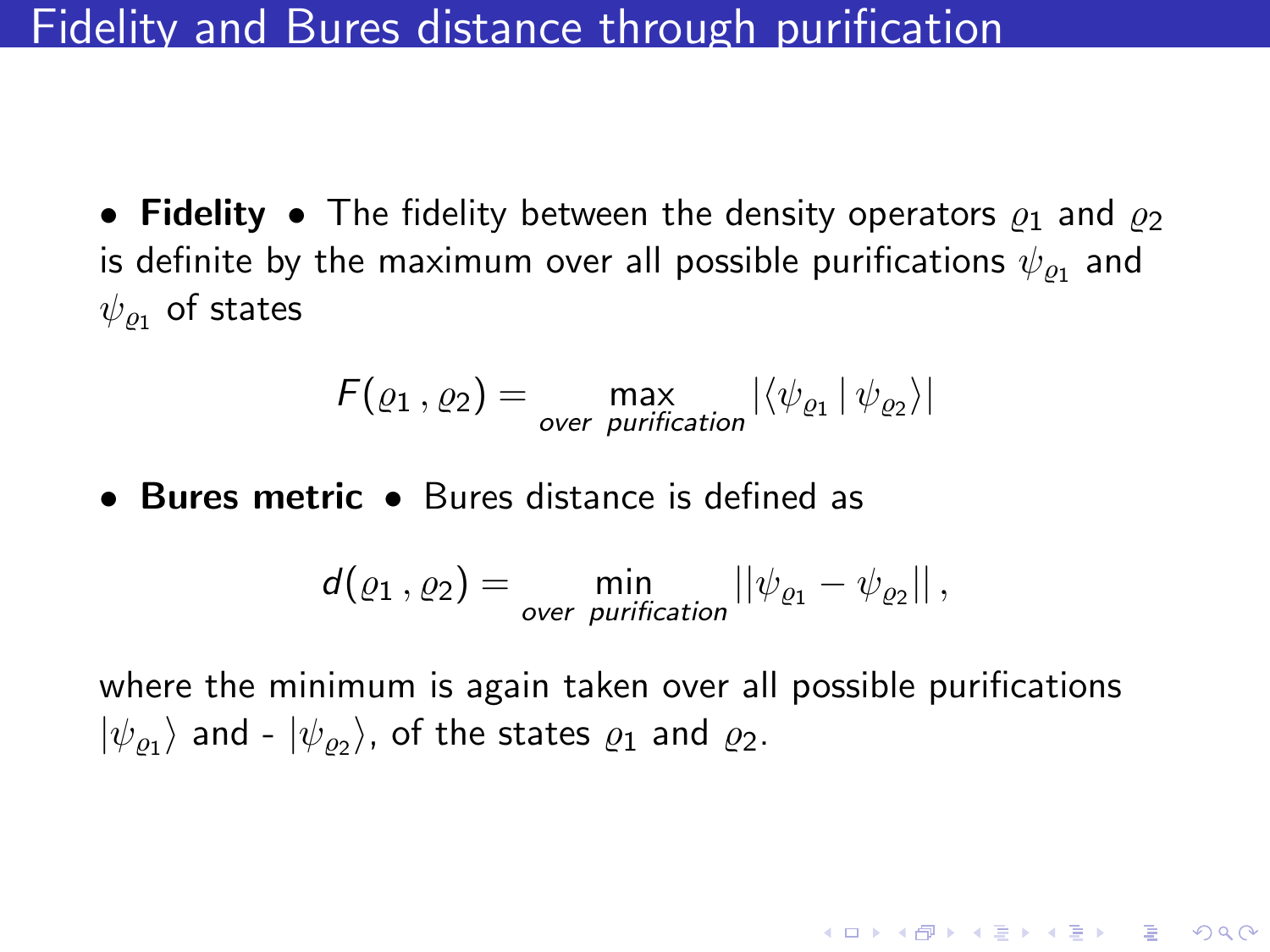# <span id="page-14-0"></span>Bures vs. Hilbert-Schmidt distance for a qubit

It is instructive to compare the geometry induced by the Bures and the Hilbert-Schmidt metric. <sup>4</sup>

• Any  $N = 2$  density matrix  $\rho$  may be expressed in the Bloch representation

$$
\rho = \frac{1}{2} \big( \mathbb{I} + \vec{\tau} \cdot \vec{\sigma} \big)
$$

where  $\vec{\sigma}$  denotes a vector of three Pauli matrices,  $\{\sigma_x, \sigma_y, \sigma_z\}$ , while the Bloch vector  $\vec{\tau} = \{x, y, z\}$  belongs to  $\mathbb{R}^3$ .

- With respect to the HS metric the set of mixed states  $\mathcal{M}_2$ forms the Bloch ball  $B^3$  with the set of all pure states at its boundary, called Bloch sphere.
- The H–S distance between any mixed states of a qubit is proportional to the Euclidean distance inside the ball, so the H–S metric induces the flat geometry in  $M_2$ .

<sup>&</sup>lt;sup>4</sup>Bures volume of the set of mixed quantum states, HJ Sommers, K Zyczkowski, Journal of Physics A: Mathematical and [G](#page-13-0)e[ne](#page-15-0)[ra](#page-13-0)[l 3](#page-14-0)[6](#page-15-0) [\(3](#page-0-0)[9\),](#page-22-0) [1](#page-0-0)[008](#page-22-0)[3.](#page-0-0) $\geq$  $2990$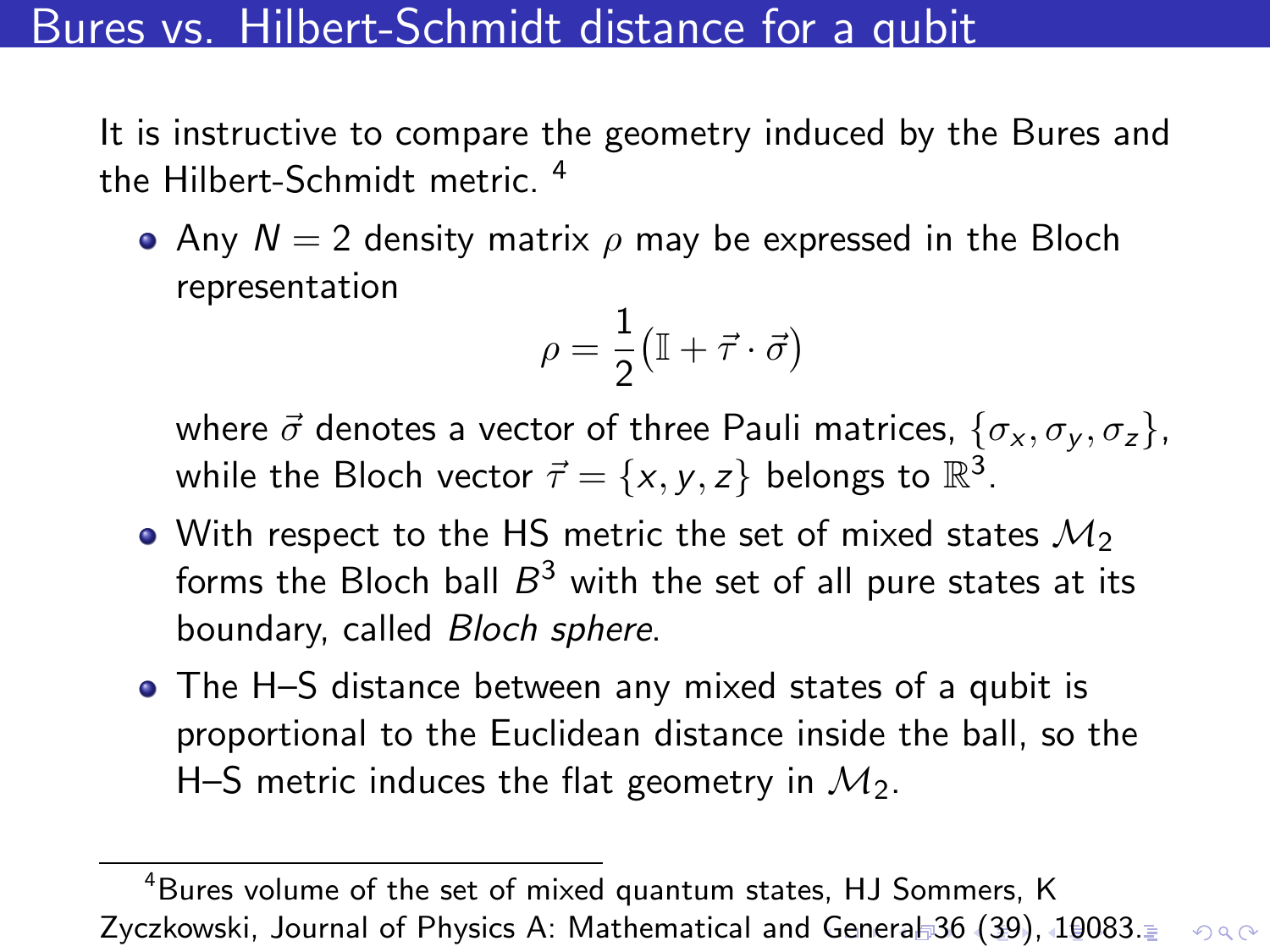### <span id="page-15-0"></span>Bures vs. Hilbert-Schmidt distance for a qubit



Figure: Geometry of the set of the mixed states for  $N = 2$ : a) – the 3-ball embedded in  $\mathbb{R}^3$  induced by the Hilbert-Schmidt distance, b) – hemisphere of  ${\bf S}^3$  embedded in  $\mathbb{R}^4$ , (shown as a cross-section of  $R^4$  taken at  $y = 0$ ), induced by the Bures distance. The maximally mixed state  $\rho_*$ is located at the center of the ball (a), and at the hyper-pole of  $S^3$  (b). The set of pure states is represented by the Bloch sphere  $S^2$  (a) and by the Uhlmann equator  ${\sf S}^2\in{\sf S}^3$  (b). The cross-section of  ${\cal M}_2$  with the plane  $z = 0$  produces a full circle in the equatorial plane (a), or a half of a hyper-meridian joining the states  $\rho_W$  and  $\rho_E$  (b).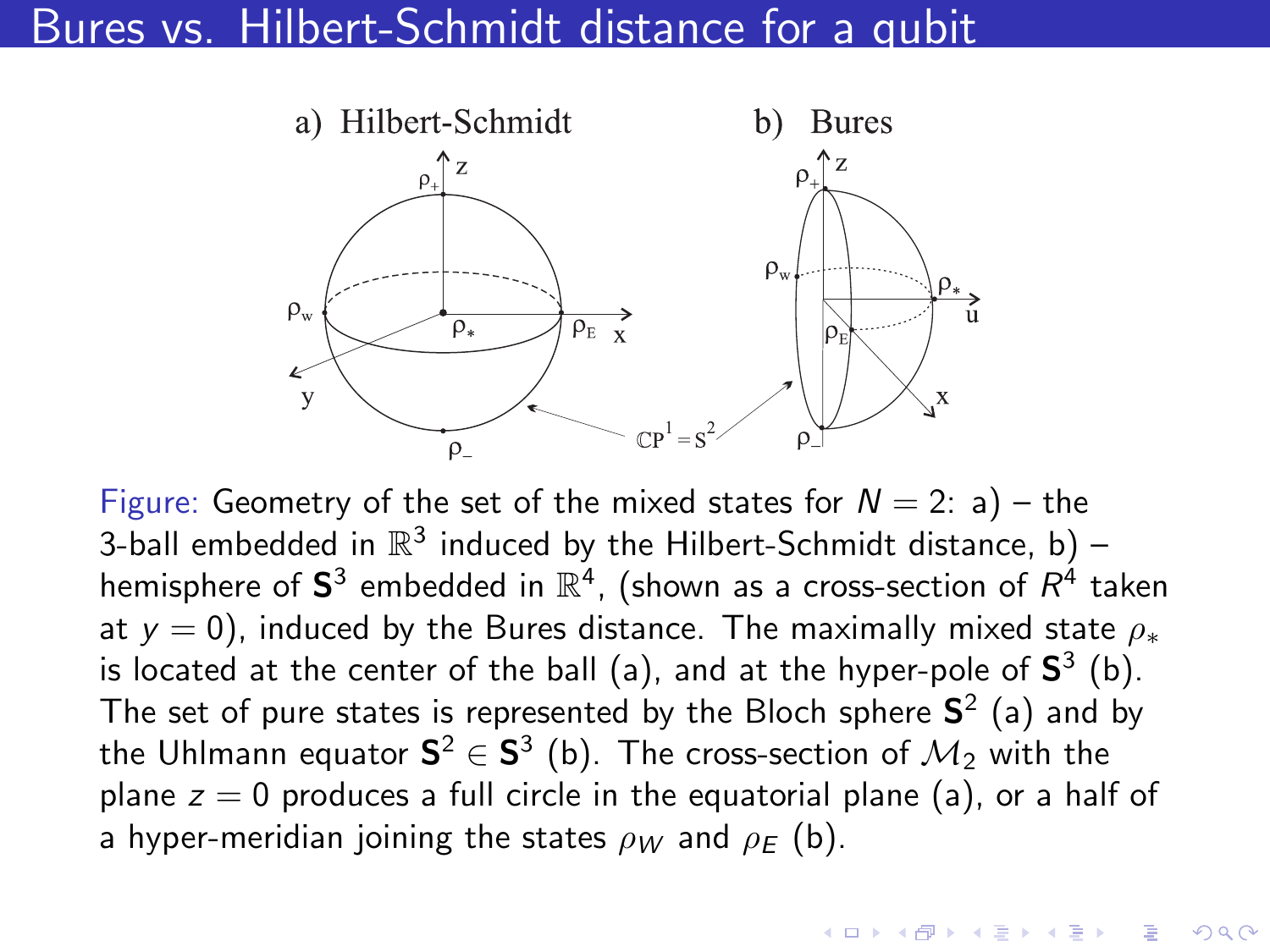### Bures metric on rank deficiency states

• Let  $\varrho$  be an element of  $\mathfrak{P}_{N,k}$ , where  $\mathfrak{P}_{N,k}$  is a set comprising of normalized  $N \times N$  density matrices of rank k. For a given  $\rho$ consider the equation

$$
\varrho\,\mathrm{G}_\varrho + \mathrm{G}_\varrho\,\varrho = \mathrm{d}\varrho
$$

for an unknown 1-form  $G_{\rho}$ .

 $\bullet$  The solution determines the Bures metric on  $\mathfrak{P}_{N,k}$  as  $^5$ 

$$
g_B=(d\varrho, G_{\varrho}).
$$

<sup>5</sup>Armin Uhlmann, Geometric Phases and Related Structures, Rep. Math. Phys., 36 461-481, (1995)K ロ X K 레 X K 할 X K 할 X 및 할 X 이익(N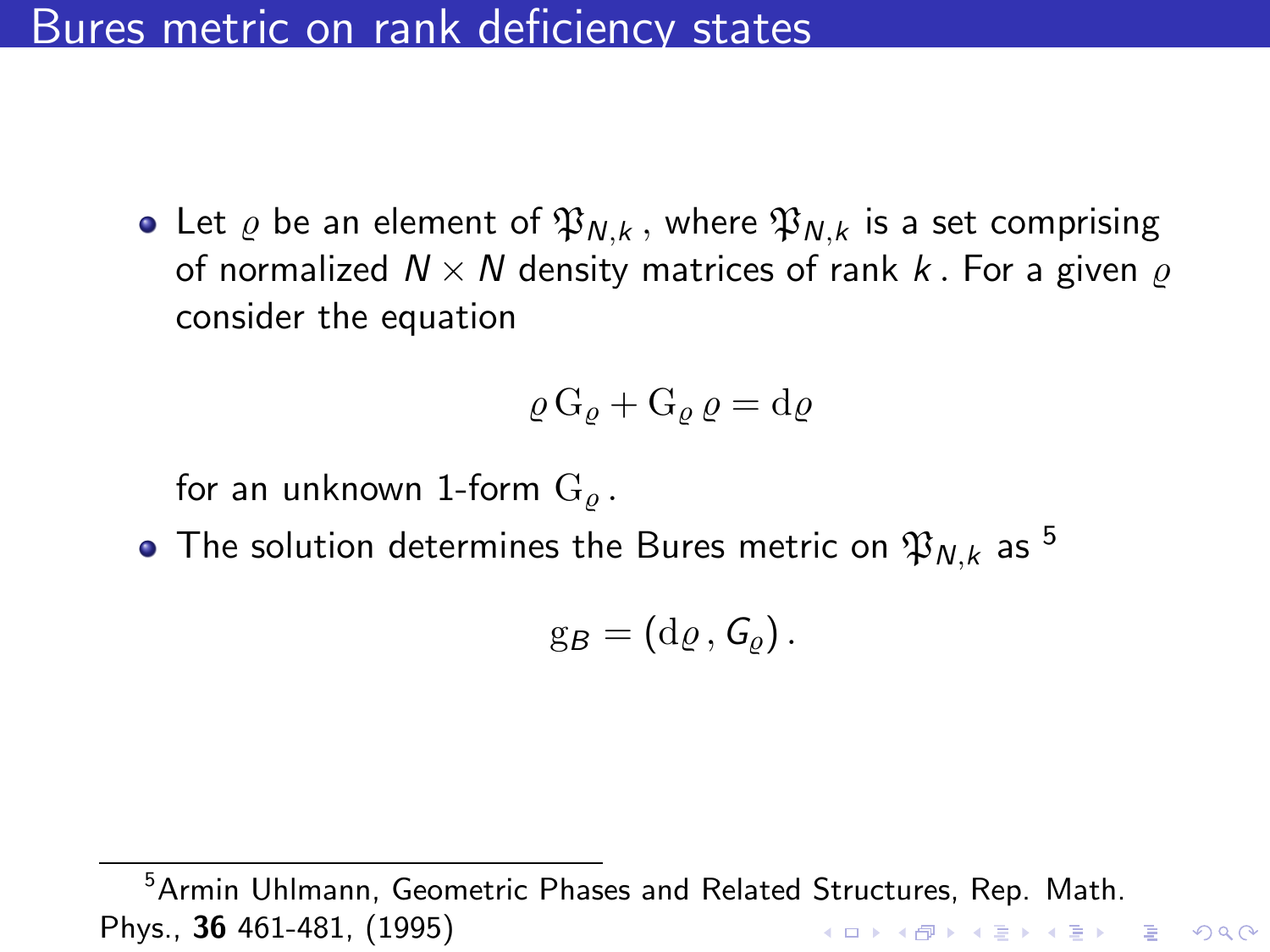### Explicit solutions - qubit

• Qubit Bures metric for rank( $\rho$ ) = 2 states •

$$
g_2^{k=2} = \frac{(\mathrm{d}r_1)^2}{2r_1} + \frac{(\mathrm{d}r_2)^2}{2r_2} + 2|\Omega_{12}|^2 \frac{(r_1 - r_2)^2}{r_1 + r_2}
$$

where  $\Omega$  is given in terms of left invariant 1-forms  $\omega_1$  and  $\omega_2$  on the coset  $SU(2)/U(1)$ :

$$
\Omega_{12}=\frac{\imath}{2}(\omega_1-\imath\omega_2)
$$

Using expressions for 1-forms in terms of the Euler angles

$$
\omega_1=\sin\beta\cos\gamma\mathrm{d}\alpha-\sin\gamma\mathrm{d}\beta\qquad \omega_2=\sin\beta\sin\gamma\mathrm{d}\alpha+\cos\gamma\mathrm{d}\beta
$$

and taking into account that  $r_1 + r_2 = 1$  we have

$$
g_2^{k=2} = \frac{1}{2(1-r^2)} (\mathrm{d}r)^2 + \frac{1}{2}r^2 \left[ \sin^2 \beta (\mathrm{d}\alpha)^2 + (\mathrm{d}\beta)^2 \right] ,
$$

KID KØD KED KED E 1990

where  $r = r_1 - r_2$ .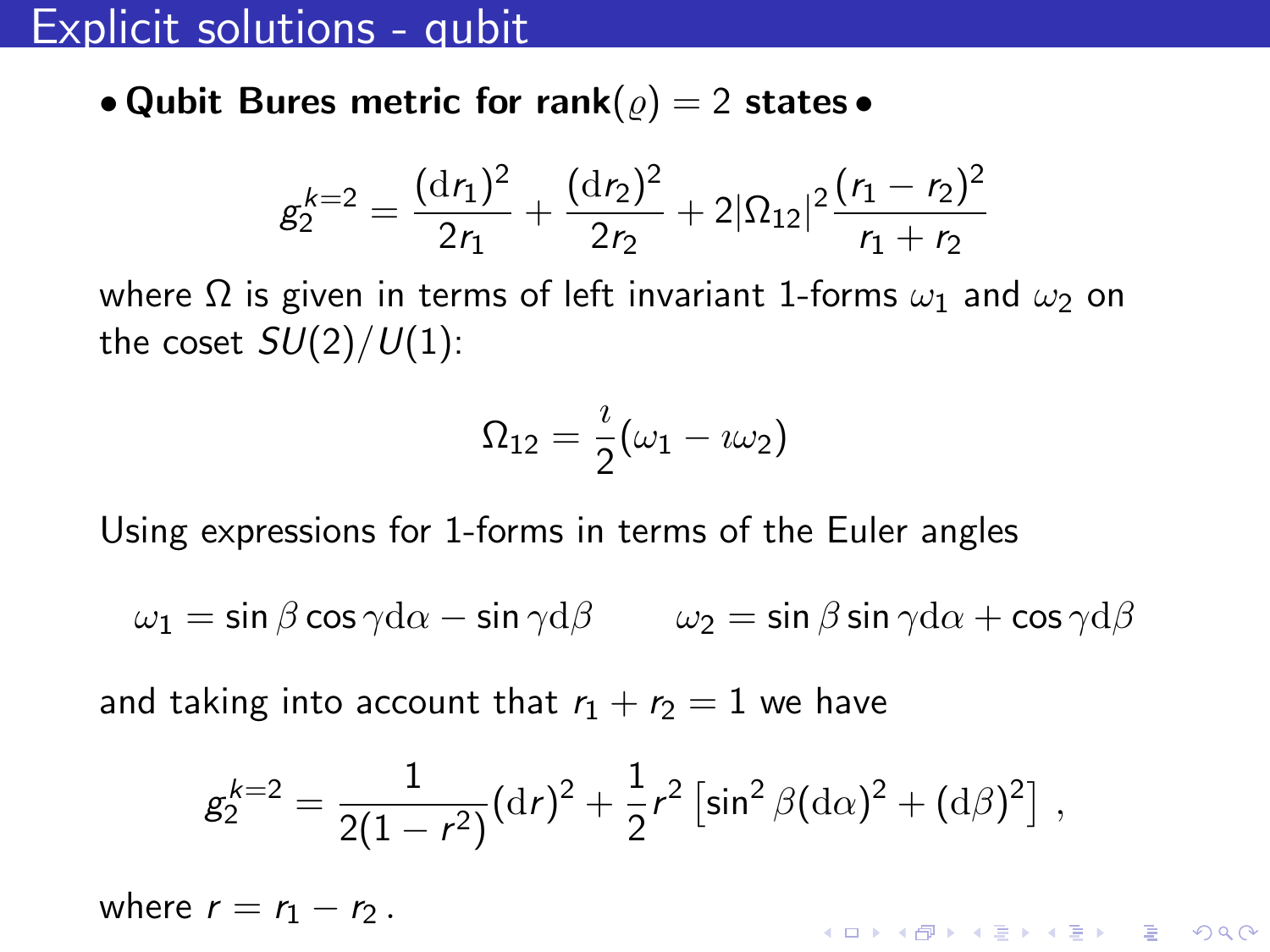• Qubit Bures metric for rank $(\varrho) = 1$  states • For pure qubit states the metric reads

$$
g_2^{k=1} = 2|\Omega_{12}|^2 = \frac{1}{2} \left[ \sin^2 \beta (\mathrm{d}\alpha)^2 + (\mathrm{d}\beta)^2 \right]
$$

.

KO K K Ø K K E K K E K V K K K K K K K K K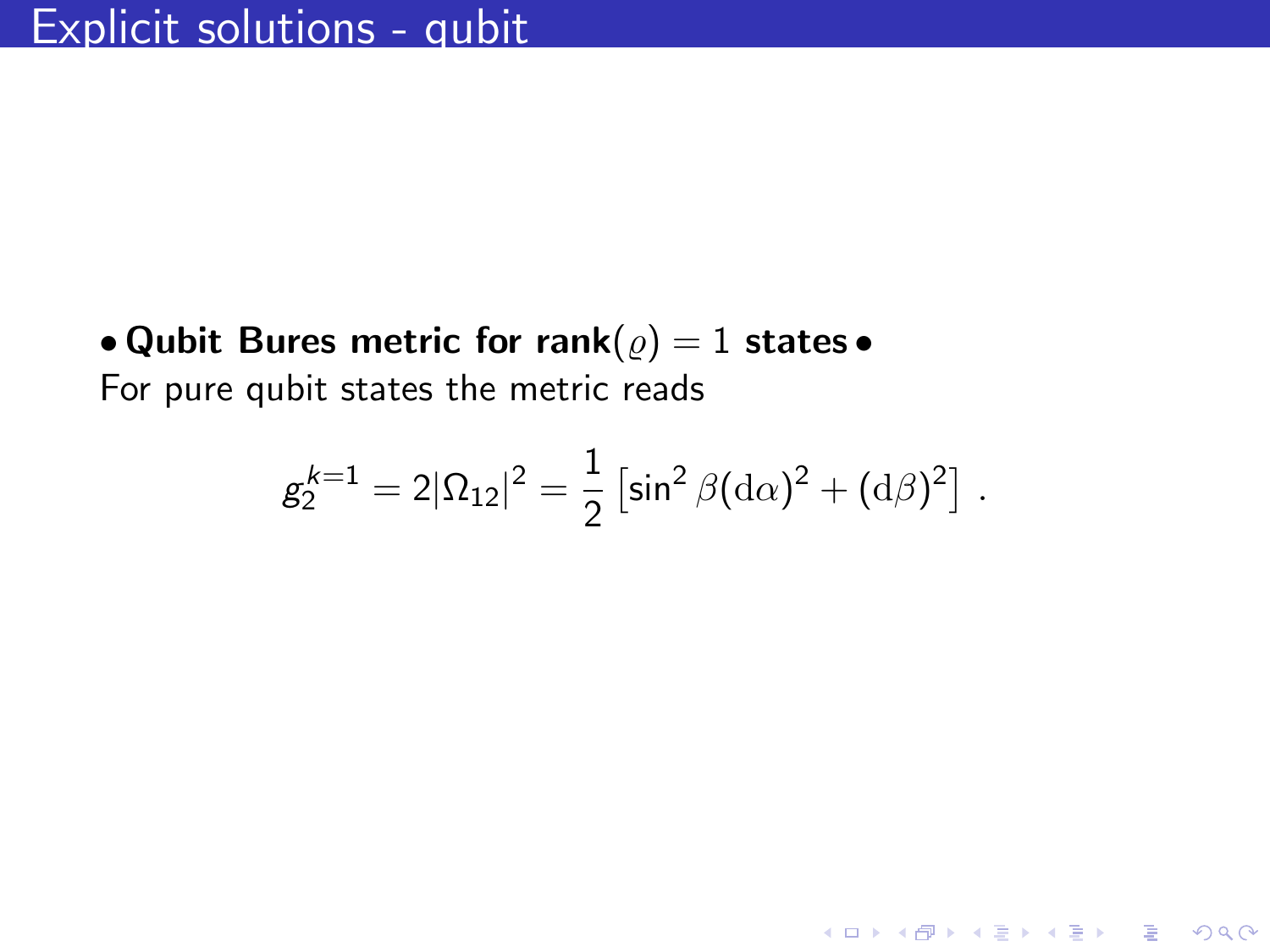• Bures metric for rank( $\rho$ ) = 3 qutrit states • Fixed rank decomposition for qutrit state space

$$
\mathfrak{P}_3 = \mathfrak{P}_3^3 \cup \mathfrak{P}_3^2 \cup \mathfrak{P}_3^1\,,
$$

For the generic non-singular set of density matrices dim $(\mathfrak{P}_3) = 8$ 

$$
\mathbf{g}_{B}^{k=3}
$$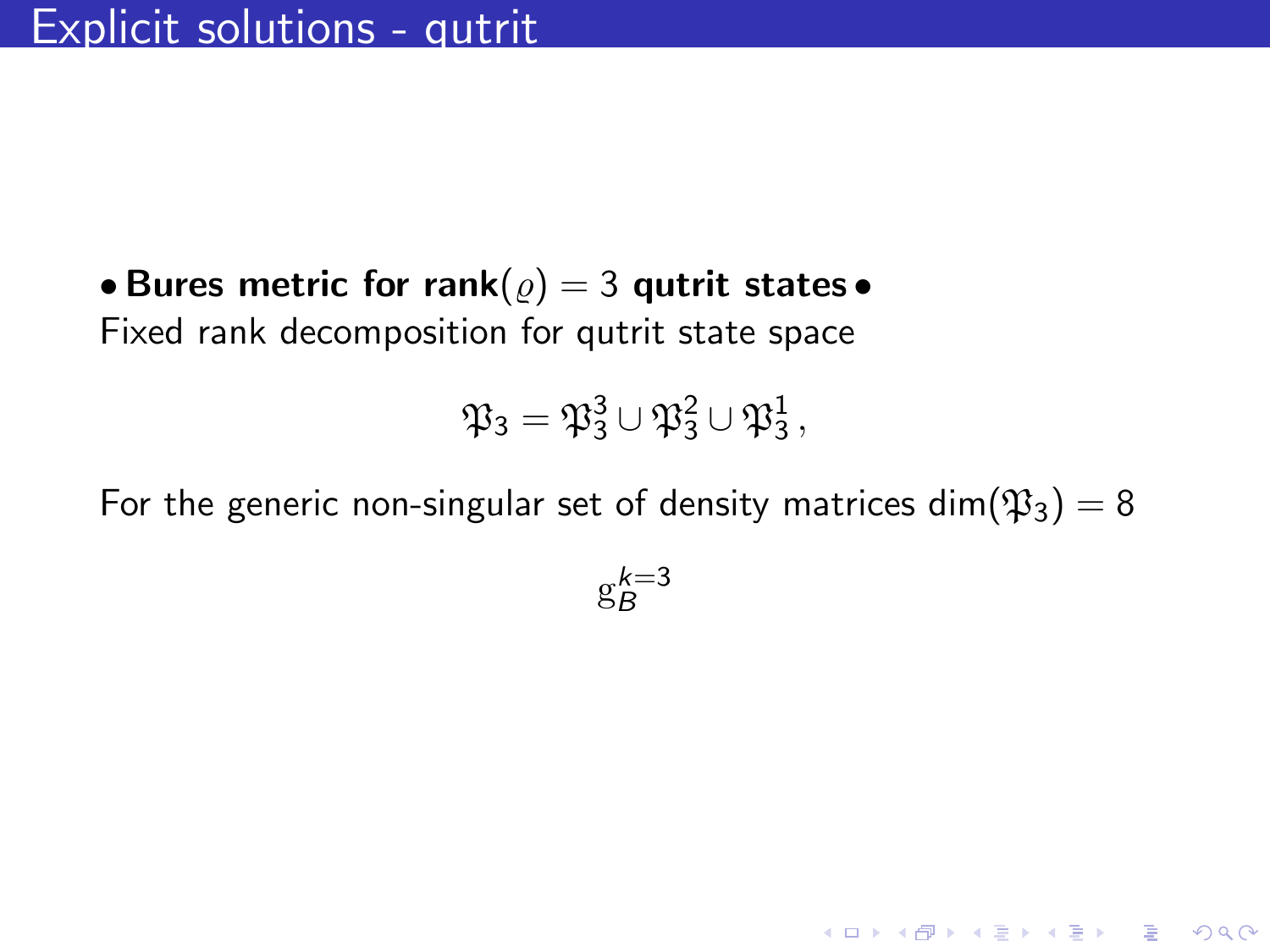• Bures metric for rank( $\rho$ ) = 3 qutrit states • We use the Euler parameterization,

$$
U = e^{\frac{i\alpha}{2}\lambda_3}V(\alpha,\beta,\gamma) \exp(i\theta\lambda_5) V(a,b,c) \exp(i\phi\lambda_8) ,
$$

where the left and right factors V denote two copies of the  $SU(2)$ group embedded in  $SU(3)$ :

$$
V(a, b, c) = \exp\left(i\frac{a}{2}\lambda_3\right) \exp\left(i\frac{b}{2}\lambda_2\right) \exp\left(i\frac{c}{2}\lambda_3\right).
$$

The decomposition angles  $\Omega_3 = {\alpha, \beta, \gamma, a, b, c, \theta, \phi}$  take values from the intervals

$$
\alpha, a \in [0, 2\pi]; \quad \beta, b \in [0, \pi]; \quad \gamma, c \in [0, 4\pi];
$$
  

$$
\theta \in [0, \pi/2]; \quad \phi \in [0, \sqrt{3}\pi].
$$

KELK KØLK VELKEN EL 1990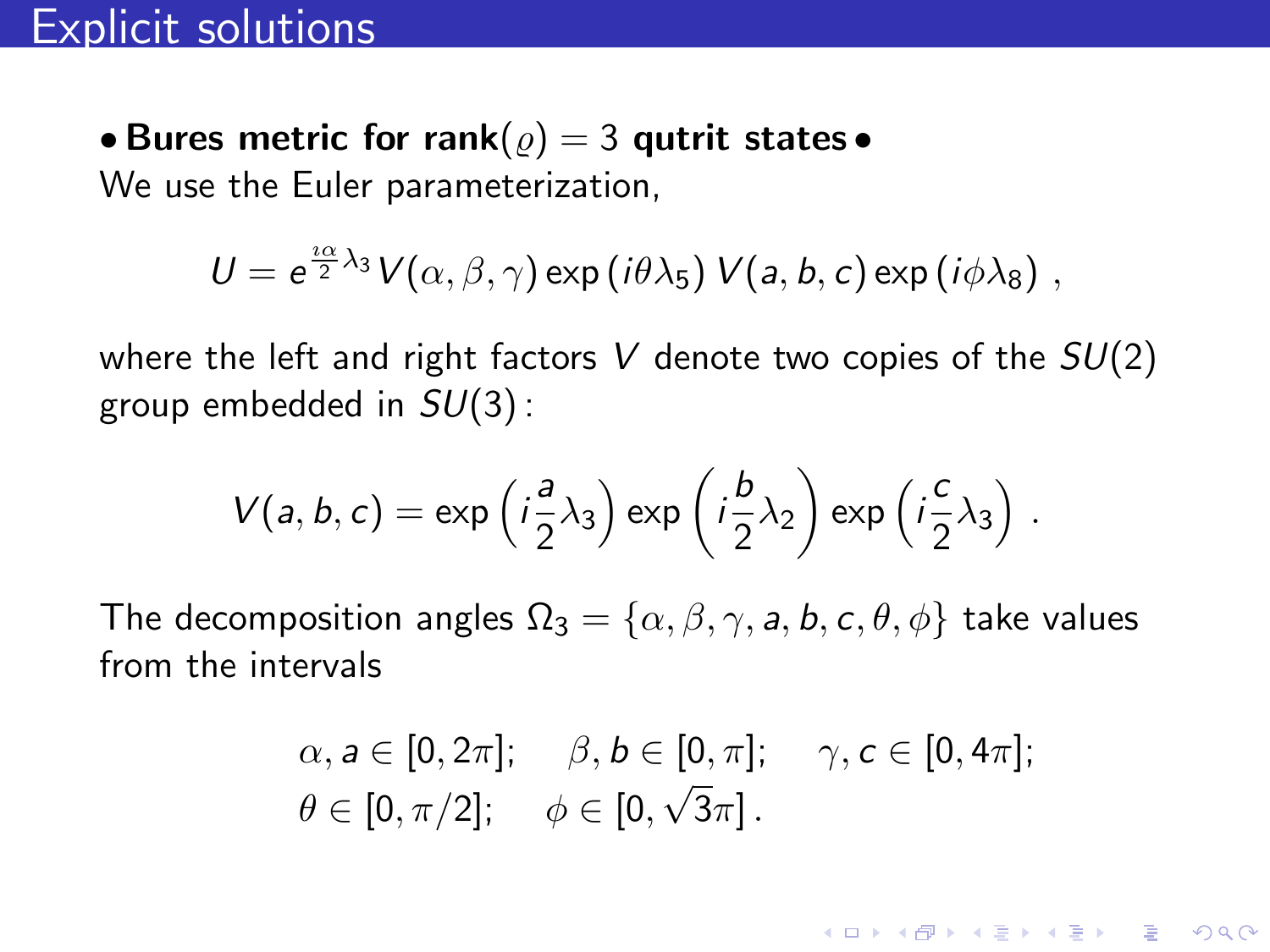• Bures metric for rank $(\varrho) = 2$  qutrit states •

$$
g_B^{k=1} = \frac{(\mathrm{d}r_1)^2}{2r_1} + \frac{(\mathrm{d}r_2)^2}{2r_2} + 2\frac{(r_1 - r_2)^2}{r_1 + r_2} |\Omega_{12}|^2 + 2(r_1 |\Omega_{13}|^2 + r_2 |\Omega_{23}|^2)
$$

Here  $\Omega_{12}$ ,  $\Omega_{13}$  and  $\Omega_{23}$  are the components of the Cartan left-invariant form

$$
U^{\dagger} \mathrm{d} U = \frac{\imath}{2} \sum_{a=1}^{8} \omega_a \lambda_a
$$

on the coset  $SU(3)/\mathcal{T}^2$  .

 $\Omega_{12} = \omega_1 - i \omega_2$ ,  $\Omega_{13} = \omega_4 - i \omega_5$ ,  $\Omega_{23} = \omega_6 - i \omega_7$ ,

**KORKARYKERKER POLO**